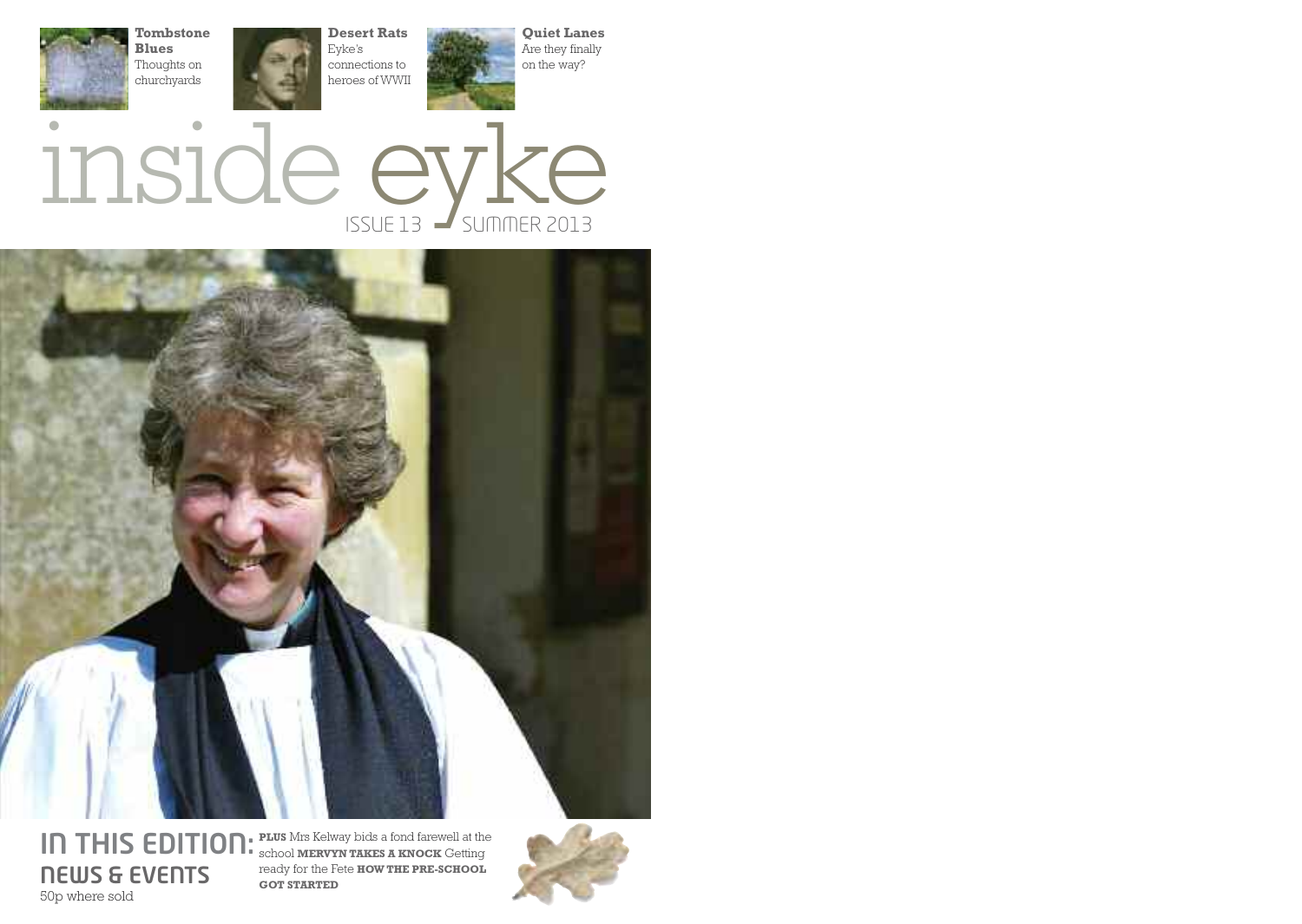

tel: 01728 747 767 after 5pm email: patan@patan.co.uk web: www.patan.co.uk



### The homecare service where peace of mind comes as standard.

Due to the continuous success of Prestige Nursing + Care Norwich, we are expanding our offices to Halesworth in July.

We offer a wide range of services to help support your care needs:

- Personal Care
- Nursing Care
- · Home from Hospital

• Respite Care

- **Specialist Care**
- Support with daily living ٠

Please contact Sarah or Charlotte for more information on

### 01986 899075

or email halesworth@prestine-nursing.co.uk

- 
- 

**Prestige** Nursing+Care www.prestige-nursing.co.uk

### From the EDITOR's shed |<br>|



Hello everyone, and welcome to the summer edition of Inside Eyke. The editorial team have been busy rounding up stories and features which we hope will be of interest, and your Editor has been carrying out rigorous and sustained research into village events. As you can doubtless see from the above photograph, taken by 'Mac' Macfarlane, research into the Elephant & Castle's Spanish Night on 1st June yielded highly satisfactory results – and the Beer Festival at August Bank Holiday is looking promising, too.

The Church is well represented in this issue: apart from our interviewee and front cover star the Reverend Janice, we also have a commentary on the churchyard (and something of a meditation on churchyards and tombstones in general) from Jackie Pooley. Moving from the ecclesiastic to the scholastic, we have an item on the village Pre-School and an affectionate farewell letter from the headteacher of Eyke School, Mrs Kelway.

On the historical front there is a piece on the Desert Rats with local interest, and we've found space for a fair few other items, too, including some which bear directly on quality of life in the village. Not unconnected to this, starting next issue, we're going to

provide a space for Readers' Rants, where you can have a good, solid moan about whatever is getting your goat at the moment. This could of course be on a national or even international scale, but really we'd prefer the local, whether it be the frequency of the bus service to Woodbridge or the quality of broadband coverage. So if there's anything you'd like to get off your chest, email or send it to me and we'll put it in print. Anonymity, I need hardly say, is guaranteed.

There are of course other conduits of news and information concerning the village. All Saints News comes out at the end of each month; there is also a website carrying council and other news at

http://www.eyke.onesuffolk.net; and Mike Tatum's website

http://history.eykevillage.info/, which looks like developing into a really excellent resource and storage site for local history, information and news. Mike would be delighted to receive contributions from

r e a d e r s ( p h o t o g r a p h s , documents and so o n ) , s o d o h a v e a l o o k at the site and see if you could help out. That's it for now.

Thanks as ever to the editorial team, a n d t o a l l t h o s e o f you who took the trouble to get in touch. Please feel free to send me contributions or ideas for things that you think might go well in the magazine. All best, and see you at the Fete! \* Tim

Tim Marr 3 Ufford Road, Eyke t.marr123@gmail.com Next edition October Final date for submissions 1 September 2013 Design Aardvark Multimedia www.virtualaardvark.com Printing Gipping Press

Volunteers and contributions to

2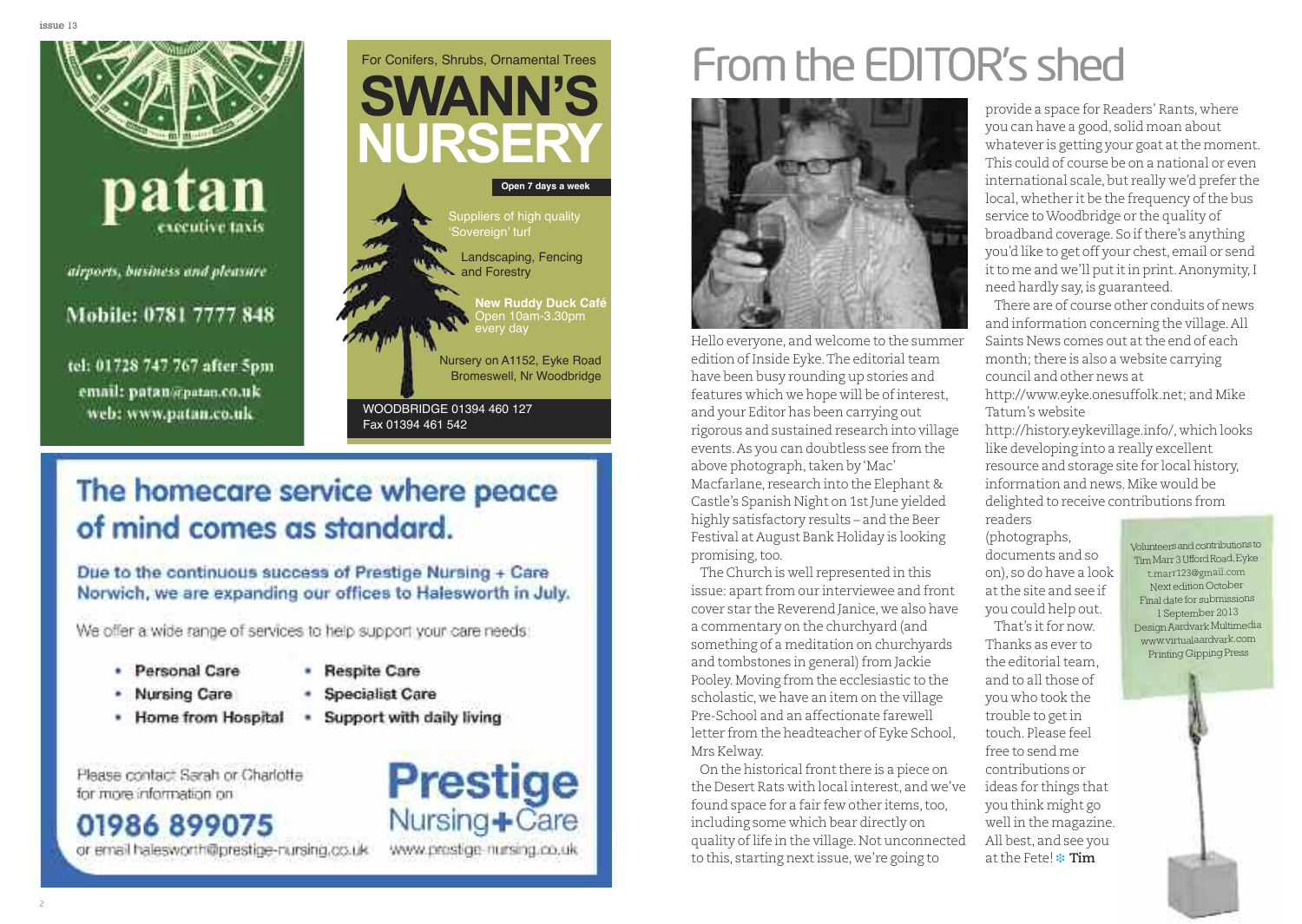### **Parish Council News Jackie Pooley,Clerk**



There cannot be many occasions when a village meeting is given the entirely unexpected and welcome news that £20,000 is to be placed in the hands of the Parish Council to improve the quality of life for the residents it represents – but this was exactly what happened atthe Annual Parish Meeting on 13th May.

Our County Councillor,Andrew Reid, who has worked tirelessly on our behalf, announced that a bond ofthis value was



being released by Suffolk County Council specifically for traffic calming works in Eyke. The bond - funded by Suncourt Property Development Ltd, who bought Bentwaters Airbase in the 1990s - was to pay for work such as this, which would be needed as a result ofincreased traffic when the site was developed, and had been held for some years by Suffolk County Council.

The Parish Council has had many years' experience of wrestling with the thorny issue of traffic calming in Eyke Street, with measures being installed and removed, and disagreements rife.What has become obvious, as Bentwaters Business Park has grown, is that the traffic volume is increasing, HGVs are getting bigger, and the need to agree some practical and realistic measures is becoming more urgent.

Atthe Annual Parish Meeting in 2012, David Chenery from Suffolk County Council Highways department talked about a "shopping list" of possible measures.These were worked on by theTrafficWorking Party during the year, and once the good news of the funding was received, at this year's meeting, the Parish Council, along with Mr Chenery and Councillor Reid met again to work on a final list to be put to Suffolk County Council.

This list comprises village gateways, speed camera signs, horse or crossroads warning sign at the Church Lane/ Creasey's Hill junction with The Street, a kerb build-out at the top of Castle Hill, and two items still under discussion: vehicle-activated speed signs, and moving the 30mph limit further out at the south end of the village.

The Parish Council now awaits with interest the response from Suffolk CC. As a footnote to all this excitement, the Parish Council is still short of one councillor, and would really like to fill the gap! Please contact the clerk for more information on 01394 461275 or by email to eyke.pc@hotmail.co.uk

### Mervyn's Memories

Aircraft stories from last issue have resonance for another resident



I was very interested in Robin's story in the last issue of Inside Eyke about his 'Low Level' escapade involving a Royal Naval Buccaneer aircraft.Whilst notintending to downplay his experience,I should point outthat a similar thing happened to me. My own experience, though, involved a United States Air Force F-4C Phantom,

and took place at ground level and within the bounds of the actual airfield itself, where the blades of grass offered scant protection.It was just before 15:00 hours on this particular Sunday afternoon, and I was working with a few others on the 'East End', in the process of repairing part of the storm drain system.

We were suddenly enveloped in a blast of warm air as the pilot applied full power to the Phantom's two jet engines; the warm air was quickly followed by our portable fibre-glass shelter, which hit me on the ankle. All then fell quiet, the aircraft by then being some nautical miles away. I put my painful foot in a bucket of cold water, but at a later medical check-up I was deemed to be A-OK.

Robin also wrote that he had found a hand-axe on EykeWalks prior to his escapade.In October 1972, alongside a heap of soil where a storm drain soakaway was being created,I happened to find an artefact which I later passed toWoodbridge Museum.I recall being informed that it was an Early Man's flint axe head; the museum didn't have one of its own, but had one on loan from Ipswich Museum. **❉ MervynWhitmore**

**Issue 12 Spring 2013** Missed it? All editions of Inside Eyke are available to download in pdf (low resolution) version at http://eyke.onesuffolk.net

### **Good old British Burgers Maria Hassan**

Following the recent horsemeat scandal,I had lots of worried children asking:"Are we eating a horse?" Thankfully,school dinners in Suffolk have for a long time been using meat sourced from approved suppliers using the RedTractor logo,so I was able to reassure them straight away it wasn't horsemeat in their burger.I was given the option to change to pork burgers,but choose to stick with good old British beef.So this brings me onto this edition's recipe,homemade beef burgers.For an extra special treat how about putting a mini Babybel inside and moulding the minced beef around it? Sounds yummy to me..

#### **Ingredients**

• 540g/1lb 3oz minced beef chuck steak or any good quality minced beef

- 25g/1oz chopped coriander finely chopped
- 1 tsp Dijon mustard
- 1 free-range egg yolk
- 1 tbsp olive oil
- Salt and pepper to season

**Method** Place all the burger ingredients in a mixing bowl and stir to combine.Using your hands, shape into four equal-sized patties. Preheat the grill or BBQ. Cook the burgers for 15 minutes, or until cooked through, turning once.Top each burger with a slice of cheese towards the end of the cooking time. Delicious served with a slice of tomato, lettuce and onion in a ciabatta roll.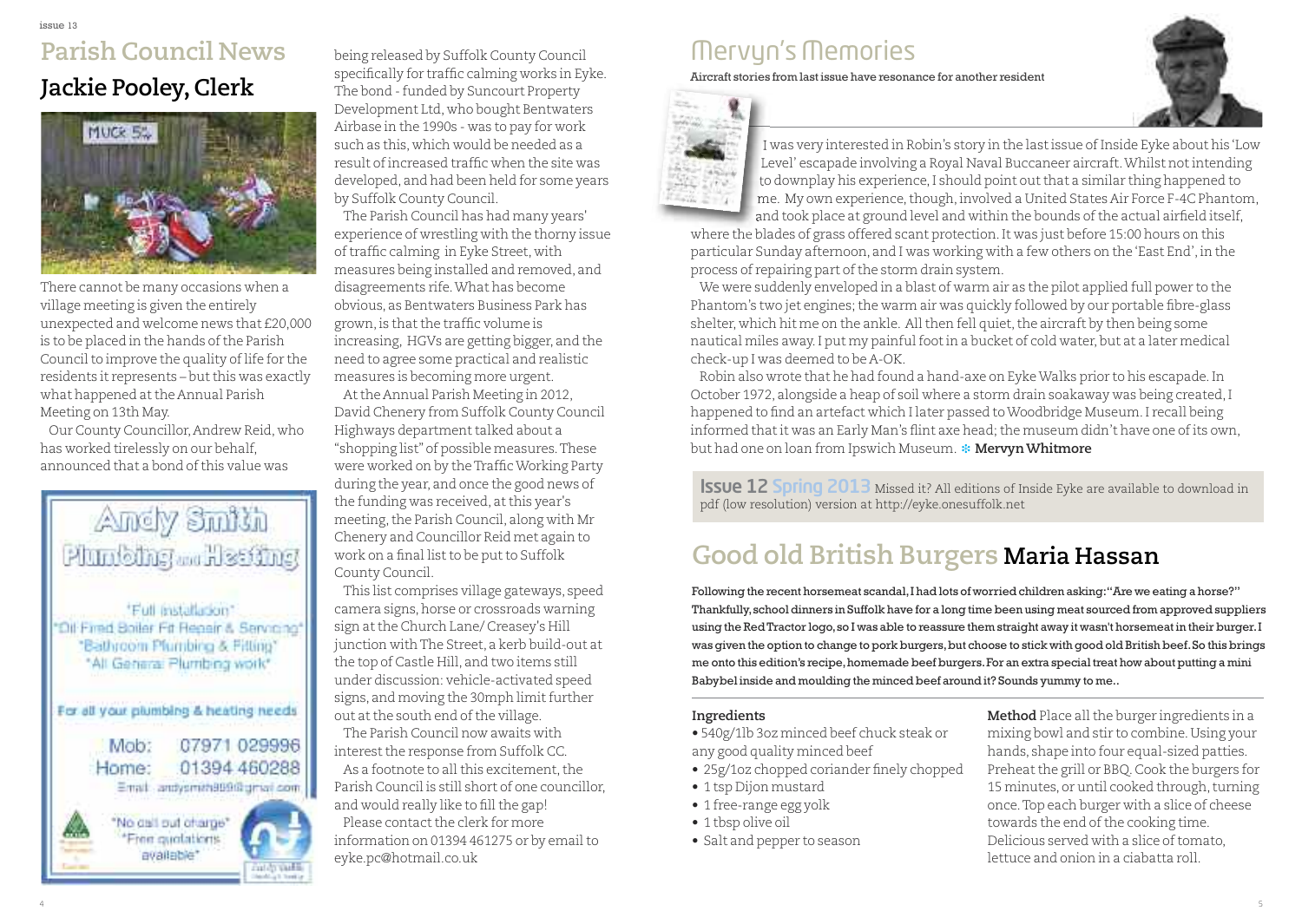

### **The Reverend Janice Leaver**

#### **Janna McKendrick gets to know Eyke's vicar**

he Reverend Janice Leaver, vicar of All<br>
Saints Church in Eyke, was working in<br>
a home for adults with learning<br>
difficulties when she felt the collinate Saints Church in Eyke, was working in a home for adults with learning difficulties when she felt the calling to become a priest. She moved to Suffolk three and a half years ago to fulfil her vocation.

Janice comes originally from Glasgow,but spent some 30 years in Northamptonshire with her family before uprooting to our area. After her first career as a nurse, she changed tack and trained as a sign-writer. It was when she returned to nursing shift-work that she felt an increasingly

strong calling to become a priest. After eighteen months she knew she could resist no longer. The vicar of her church told her that he'had been waiting for her' and was surprised thatit had taken her so long.

The ordination process is demanding. Janice was required to attend a conference atWinchester for nearly three days of exercises and interviews. She was pleased to be accepted for three years' theological training in 2003, part-time, as she was still working in the care home. In 2006 she was ordained as a deacon in Peterborough.

After three years as a deacon and then a priestin Desborough it was time to move on. Janice's experience of this work had started in the care home. She had felt that the residents' good physical care would be complemented by a spiritual element. As a result, she asked permission to conduct a short weekly service, attended by both residents and staff, which was received positively in the home.

Janice is now vicar to five churches - All Saints in Eyke, St Felix's and St Gregory's in Rendlesham, St Michael's,Tunstall, and the tiny church of St John the Baptist in Wantisden. St Felix's is the newest and most active of them. Janice is a proponent of the Taizé form of worship. The Taizé Community was founded in 1940 by Brother Roger Schultz who devoted himselfto reconciling the different Christian churches. Last year Janice visited the Community in the village ofTaizé in the Burgundy region of France. Over 100,000 young people from around the world make pilgrimages toTaizé each year where they are encouraged to live in the spirit of kindness, simplicity and reconciliation.

Following theTaizé philosophy Janice is keen to work with Christians of all denominations. She herself was brought up a Scottish Presbyterian, and her husband Bob grew up as a Roman Catholic.When they married in 1979,their Catholic service was followed by a Presbyterian blessing.

Janice says that she finds her work fulfilling and enriching.Weddings and baptisms are of course joyful occasions; funerals can also be joyful, but are sometimes more difficult. One-to-one pastoral work she finds satisfying. According to Janice, a vicar's role is to listen rather than counsel, and this brings peace of mind to many of her congregation. Being on hand to offer absolution at the end of a life, too, can also bring great comfort. Sadly there is also occasional conflictto deal with: rifts within

the church, or even within her congregations, are challenging.Janice is a supporter of women bishops – but she has no aspirations in that direction herself.

Monday is a rest day for Janice and also for Bob, who works for United Response, a charity for people with learning difficulties. This is when they take the opportunity to visit their older children and their spouses,Robert and Katie, and Liz and James, and grandson Leo, who live in Norwich.

Their youngest child, Katherine, is 18 and finishing school this year. Other spare time is taken up with bringing the vicarage garden up to scratch, fortunately a pleasurable task for them both.

Everyone is welcome to join the congregation at All Saints. On the first Sunday of the month, Janice conducts a family service, and on the third Sunday, a Communion service is held.Both are at 9am. and she would love to see you there. **❉**

> Maria Creasey Mobile hairdresser

Have your hair done in the comfort of your home

Tel 01394 380 541

### **Fetepreview**

This year's village fete will take place on  $\frac{1}{10}$  the afternoon of Sunday 21st July in the Rectory garden (thanks, Oliver and Nicky!). It will be the first time for many years that Mike Fisher has not organised the event, but a willing team of helpers has stepped forward to shoulder the responsibility, and thanks to them the plan for the day has been steadily taking shape. A meeting at the pub on 20th May drew together a good number of villagers happy to volunteer their services, along with an equal number, of course, who were even happier to volunteer the services of their nearest and dearest. As a consequence, this year there will

be, among other attractions,tombola, hook-a-duck, the legendary Teddy Tombola, spin the arrow, target bowls, whisky bowling and stalls selling cakes, plants,fresh produce and books, as well as the ever-popularWhite Elephant stall. There will of course be music, a bouncy castle for the kids, and for sustenance a barbecue, teas and drinks. The marquees are to be erected on the Thursday evening preceding.

It's a job that gets easier the more hands there are, so if you have an hour to spare and would like to help, please go along to the Rectory at 6pm that day. Volunteers are also welcome at any of the stalls on the day of the fete, even if it's just to relieve the stallholder for halfan-hour so they can go and have a wander around.If you have any items you would like to donate to theWhite Elephant stall, please deliver them to the garage atthe Rectory at any time in the week leading up to the fete.It should be a fantastic day – the sun might even come out, as it did last year – so please do come along and show your support. **❉ Tim**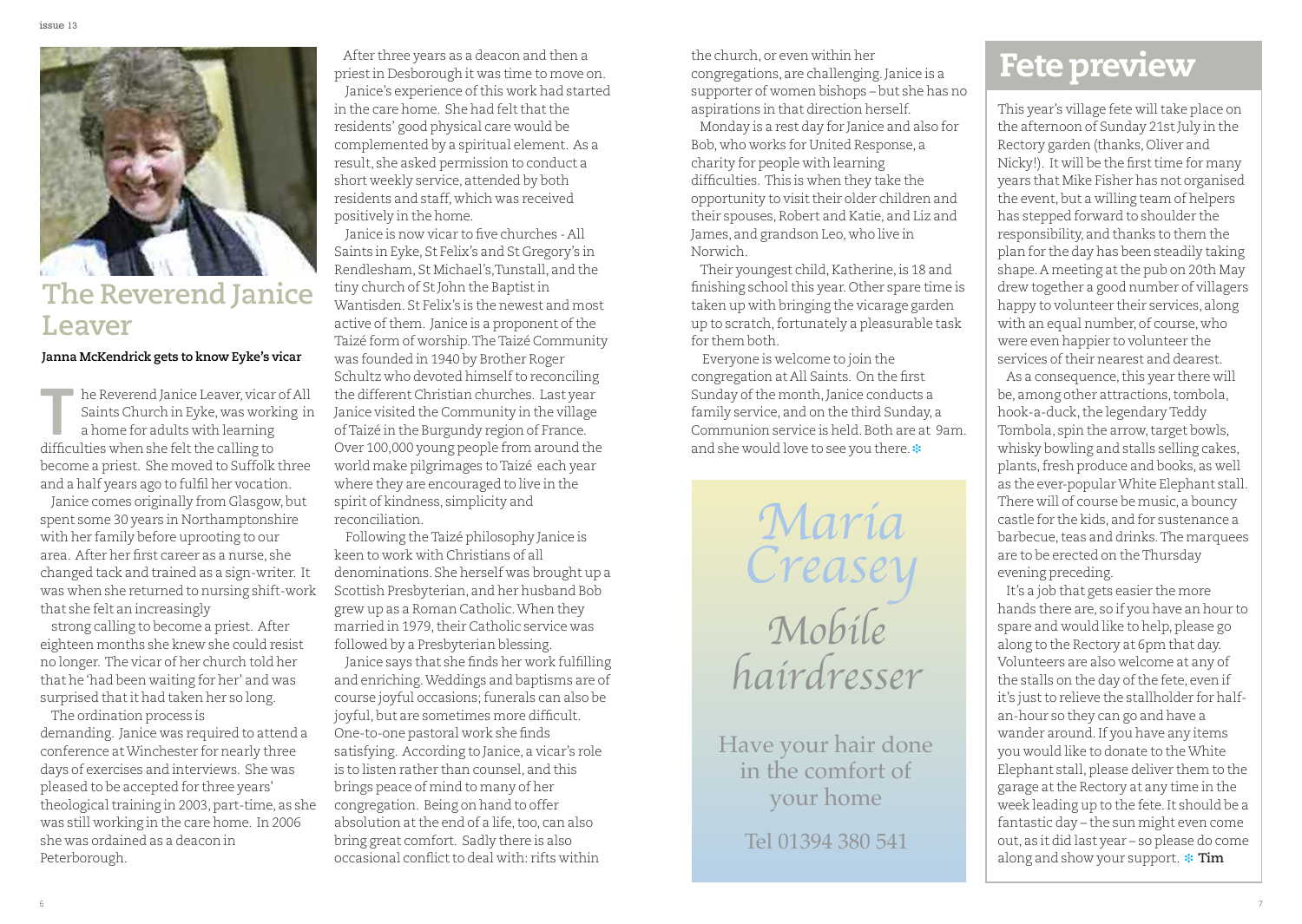

# **My Father andThe Desert Rats**

n March of this year, it was announced that the government's austerity drive In March of this year, it was announced<br>that the government's austerity drive<br>would result in the celebrated 'Desert<br>Pats' locing their tanks Rats' losing their tanks.

The term Desert Rats was coined as a nickname for the men of the British 7th Armoured Division who foughtin North Africa inWW2.They were named after the little desert-dwelling Jerboa depicted on the uniform'flash' or badge.The Desert Rats went on to fight in Burma, Italy and North West Europe.

My father died in 1999, however a series of unexpected meetings and events have brought the memory of him very much to the fore.

Arthur Crickmay who lived in Campsea Ashe, was a Desert Rat and took partin all four campaigns ofWW2.In 2009 my sister and I, armed with his photo, attended a Desert Rat reunion at Orwell Park School in Nacton.(This was where he and his squadron prepared secretly for the D-Day landings.)We propped up the picture in the foyer with the message"Does anyone recognise this face?"underneath. To our delight we met Bob Lay, pictured top right, who, it turned out, had been my father's radio operator during the last year of the war. Bob recounted several amusing stories about Arthur … One of which was, shortly after the D-Day landings Arthur was carrying out a recce on foot and under heavy fire.A Frenchman crawled up to him from behind a hedge and said"Would you like to buy a racehorse?"The reply was something like,"Not now I'm rather busy".

What seemed particularly extraordinary was that Bob had just compiled and published a booklet of songs the soldiers sang in the desert and on the last page described how Arthur used to sing *The Old 97* "in his rather pipey voice".By coincidence, at what was to be his last Christmas with us, my father had sung this particular song and my husband Nasser had filmed it.We felt all



THE MALLAND<br>THE EVERY THE STATE **SHE HONE** 

this must mean something and there and then we resolved to make a documentary which we would call *Desert Voices*. Strung together by desert songs it would tell the story of Arthur and Bob's individual war experiences and also commemorate the lives of those who had not had the good fortune to survive to tell the tale.

With Bob's invaluable help and using my father's old letters to my grandmother,my daughter Mariam undertook the job of producing the documentary. Ninety-two-year-old Bob thought nothing of driving the five hours from

Northumberland to Eyke for meetings.My son Kadri and his former school mates sang the songs which were recorded in his flat with the help of a little beer!

It just so happened that Mark Urban, BBC correspondent and former tank commander, decided to make a tank documentary of his own and also to write a book.Both focused on the lives of six men,including my father and Bob.We helped each other.While he had access to my father's and Bob's memoirs and letters, plus information gleaned from a series ofinterviews, our *DesertVoices* documentary benefitted from Mark Urban's



vast knowledge and his commentary. *DesertVoices*,left, was finally cutlast November. Copies of it can be bought for £5 – the money raised going to St Dunstan's Hospital for Blind Soldiers.

Mark Urbans'two-part documentary – *Tankies:Tank Heroes ofWW2* was broadcast on BBC2 in January this year.The episodes were fascinating –and we felt very proud.I had never realized how grossly inferior the British tanks were and just how vulnerable the brave men in them. Interestingly, parts of the documentary,ie, a bar in Alexandria, were filmed at Bentwaters!

In April, a week after Mark Urban's book *The TankWar*, was published we held a Desert Rat Reunion Lunch here in Eyke. Bob and 97year-old fellow Desert Rat, Gerry Soloman, were the stars of the show. My father would have been amazed! **❉ Isabelle Abu-Hejleh**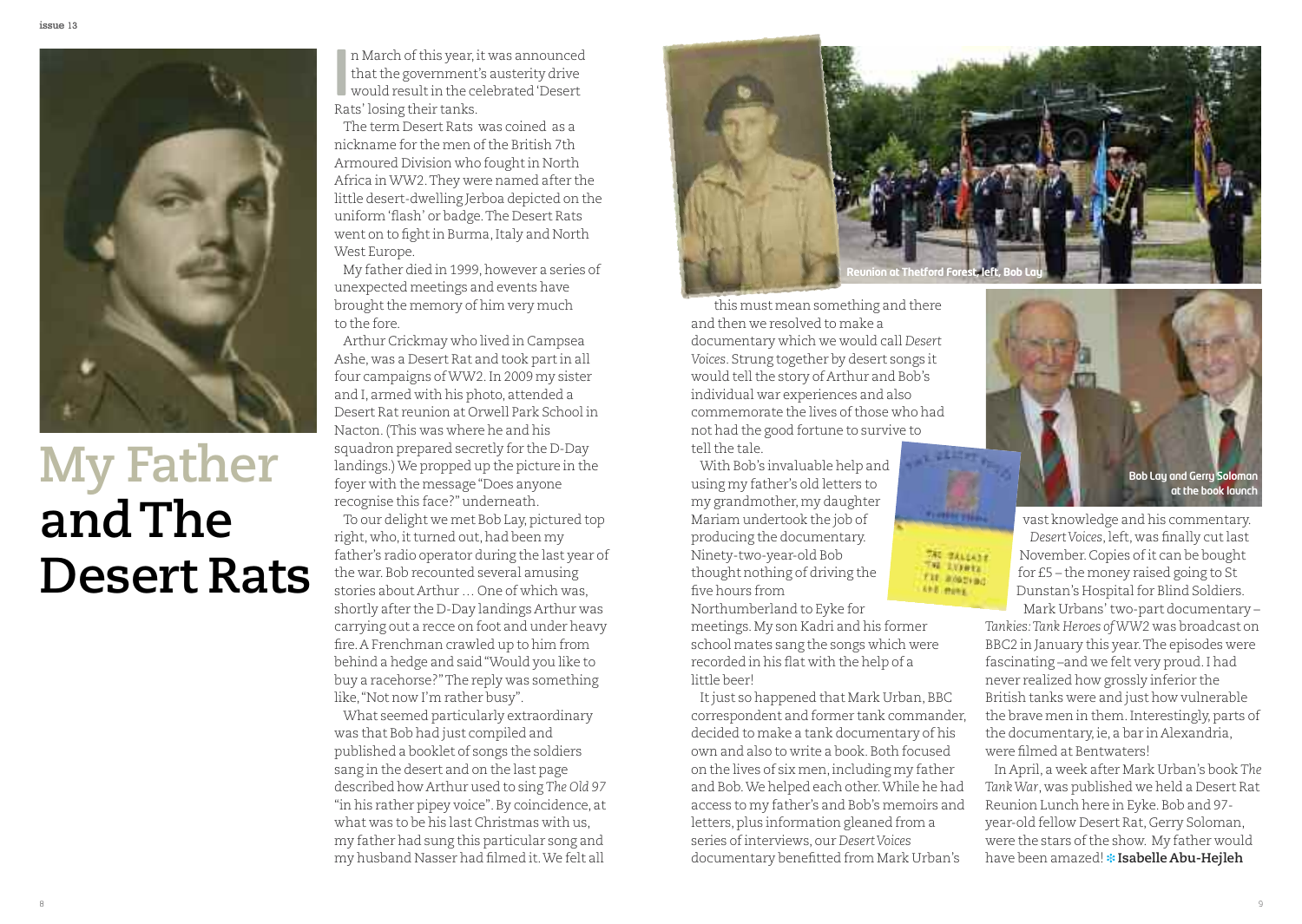

### **My time at Eyke CEVC Primary School Wendy Kelway**

I joined Eyke as Acting Head in January 2009 and was lucky enough to be appointed Head in April 2009.I have enjoyed working at the school and am very proud of all we have achieved- notleastthe accolade of a 'good' Ofsted in December 2012.The children enjoy coming to school and are keen to learn and make progress, and teachers enjoy teaching them and watching them flourish.Itis even more satisfying when pupils come back when they have moved to High School and say how much they liked their time in Primary School and, despite enjoying their next step in education, still miss us.

I have many, many highlights from my fourand-a-half years,includingThe Olympic Sports Day and Jubilee Party and watching the Olympic Flame pass through Ufford with the help of Crown Nurseries.The zip wire on my'honeymoon' at Hilltop with theYear 5 andYear 6 residential in July 2009 was also a memorable moment. Summer and Christmas Fayres organised by a great FOES team have been fab – the Easter Bunny is a true joy to behold, especially when being

Primary school is about reading, writing and maths, of course, but it is also about life skills

> our school,not my school and families feel safe and happy to come in and ask for help, or tell us their ideas. I hope that those we have helped and supported continue to grow and in turn help and support others.True Christian values in action.

chased across the field by a mass of children desperate to catch it!These highlights centre

Headteacher is a massive one, but is made possible, not to say enjoyable, by the help and support of others. Every day is a gift where I get to spend time being part of children's lives. I still go 'out to play' every lunchtime and am then at the beck and call of all of the children – but that is the joy of the job. I have played Hide and Seek, horseys and doggies, also dib-dab and It.I have faked knowledge of football in order to referee - I

> I am proud of the fact that we still have a heated swimming pool when many,many schools have decommissioned them. Primary School is about reading, writing and maths, of course, but it is also about life skills and swimming is one.To see Laura's Pre-school children in the pool, and children all the way up toYear 6 still enjoying the pool is fantastic.I am proud, also, that our school is open and approachable - it is truly

on the fact that the job of being a

think I got away with it!

I am now moving on to a new school and will miss all of you- children especially- but am sure your new Headteacher will love you as much as I have.There are often lots of fridge magnets proclaiming messages, but my favourite one says: Teachers touch a life and open a heart.I am lucky to have had that chance with your children - thank you.  $\ast$ 



in ways not possible for decades.

Ok, so it might not achieve such success, and might not work quite like I have said, but I reckon it's a good idea and, however it could be made to work,is worth a try. It seems to be one of those projects with no losers: only winners. No-one would be prevented from driving along a lane, but there would be signs (and the idea seems to be to keep

## **The Quiet Lanes Initiative**

#### Robin Pooley lets us in <sup>a</sup> new local project

 $\Box$  ecause many drivers seem not to be **B** ecause many drivers seem not to be<br> **B** aware of the intimidating effect they can have on people not protected by a ton or more of metal, having a network of lanes signed to "emphasise the rights of nonmotorists" would give locals and visitors alike greater confidence to walk, jog, wheel or ride knowing that drivers would be expecting to meet them.

A brieflook online leads me to believe that this was trialled a few years ago in Norfolk and Kent, so if, after this trial, Suffolk can eventually develop a county-wide web of lanes, they will presumably be able to link in with a wider network.

The idea of a regional, or even national, net of such lanes opens the imagination to a whole new way of looking at holidays - (from single days-out to a fortnight or more). Individuals, couples,families and other groups could explore parts of England

these low-key) reminding drivers of the likelihood of meeting people notin cars.The results should be good for local people and businesses. It would also be good for visitors looking for the best of Suffolk.

The current plan, limited to a few parishes, includes the possibility of someone coming to Melton by train, and then, after a short stroll across Wilford Bridge, being able to walk on to the Area Of Outstanding Natural Beauty using Quiet Lanes.

All households along the lanes involved, and all in The Street (since the route crosses this) have received an information leaflet about the project and about a meeting to discuss it.These leaflets are also displayed in the bus shelter and on the notice board in the churchyard. For the moment, this is the sum total of what I know, but I hope there will be more on this after the meeting and then further ahead. **❉**



**» REGISTER YOUR INTEREST FOR FASTER BROADBAND** You can register your interestin your area getting quicker broadband speeds on BT's website (no obligation) at this address: http://tinyurl.com/kh8nlrc

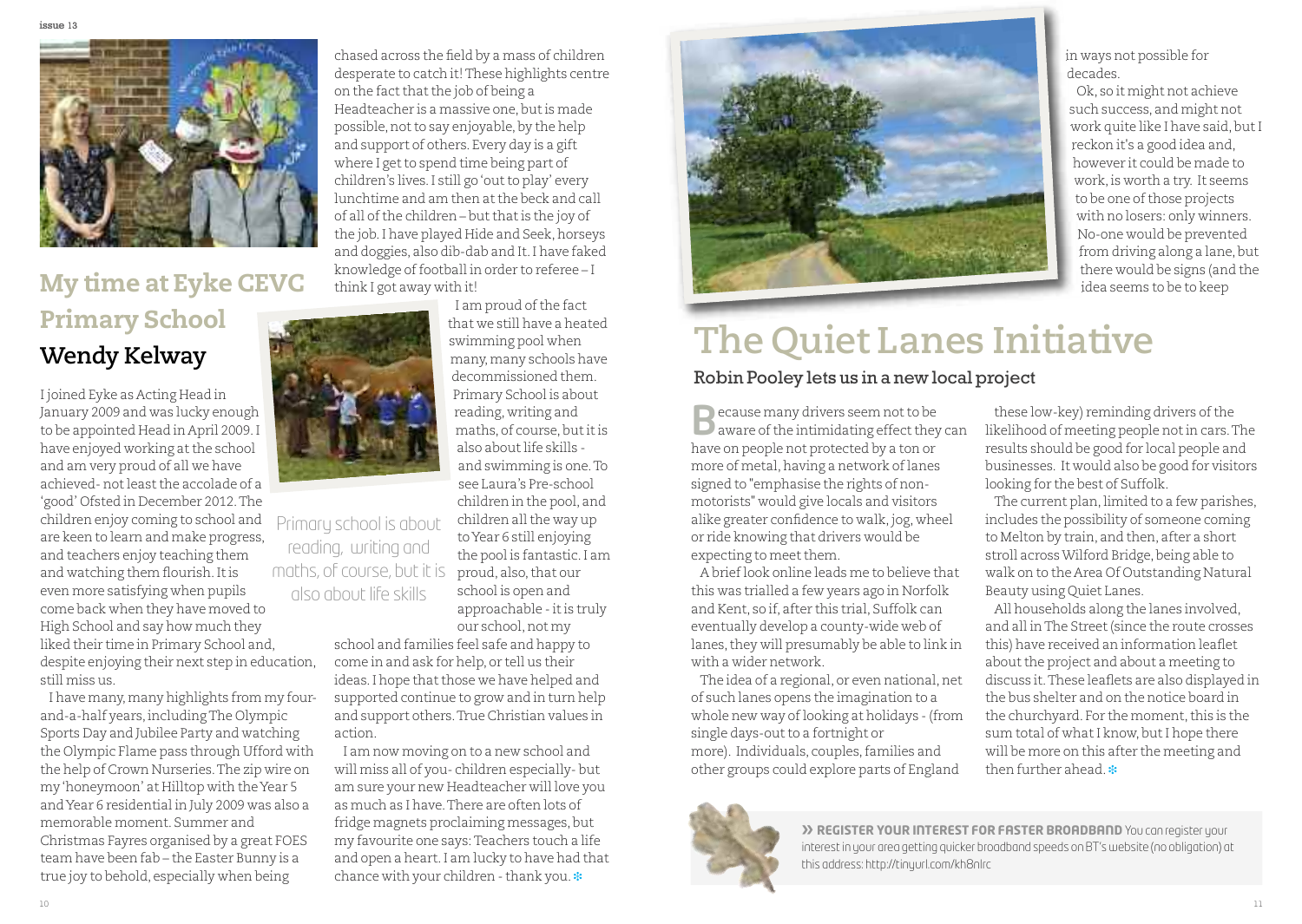## **Churchyard ramblings**

Jackie Pooley uncovers hidden treasures in Eyke's graveyard



ith the current popularity of family history research, there is an archive in existence of which many people may be unaware: the National Churchyard Survey undertaken byWomen's Institutes across the country in the early 80s. **W**

Acutely aware that churchyards and their gravestones were under threat from the natural processes of time, and with memorials being moved in order to make grass cutting easier,WI's in hundreds of villages were mobilised to map and record what was there, including locations, inscriptions, style and condition. At that time there was an activeWI in Eyke, and under the guidance of Phyllis Hatcher and Mollie Leonard, in 1981, a dozen of us, plus Mollie's husband, Norman, set about doing our bit. The churchyard was divided into sections, and allocated to groups of three or four. We became quite expertin using talcum powder and torches to throw indentations in the badly worn stones into stronger relief making them easier to read, and by the end were quite used to odd glances from passers by, wondering what on earth these women were doing on hands and knees crawling around the churchyard.

The result was a comprehensive catalogue of all the names, dates and inscriptions which could be deciphered. Some inscriptions were too weathered to be fully readable, and it was clear that the job was not being done too soon.This document is kept with other church records, and the details are now on a new website about the village which you can find at www.eykevillage.info.

I'm one of that breed (there must be a term for them) who loves wandering round churchyards, reading names and dates, wondering about the lives these people led, and somehow feeling that link to all those past generations, and to those who mourned for them.Churches are often the oldest surviving buildings within their communities, so with a little imagination it's not hard to feel the continuity of one generation after another, whatever your belief, or lack ofit.

As we carried out the survey in Eyke, we felt for the families who lost one, two or even three children in their early years, and marvelled at those who lived to a great age. We wondered why Jane Questel, wife of Antoine Questel, Gent.late of St Vincentin the West Indies, was buried here in 1848. We were suitably impressed by the gloomy Victorian verses many saw fit to inscribe, and found that among those recorded here were clergymen, a high Sheriff of Suffolk, servicemen from the first and second world wars and farmers, as well as many loving husbands, wives, parents and children. One of the most poignant to me was that of Matilda Minter, wife ofWilliam Minter, whose grave is justinside the double gates on the corner of Church Lane. She died on May 12th, 1824, aged 19, and although not all



of the inscription was readable, the circumstances of her death were obvious:

*Our child is with me,the Lord has called him too In my cold arms he slumber as he lay And waiting here until the Judgement Day Short is ourtime that you plain can see My dearfriends prepare yourselves to follow me.*

What made this particularly intriguing was that this is a double gravestone – and the right hand side, presumably waiting for William's death, is blank. The tragedy of this little family, one which I am sure was repeated in many places, stayed with me, and recent searches on the internet have revealed a little more information.Matilda Fosdike marriedWilliam Minter in Eyke in 1823 and their baby, who lived for a few days at most, was called Robert.William lived to a ripe old age,dying in Lewisham in 1878.The Minter family have a strong presence on the internet and are very keen on their family history: I have had a contact from one descendant, who has been to Eyke, but was unable to find Matilda's grave: he now knows its exactlocation.

Indulging my pleasure in churchyard wandering, some years ago Robin and I came across this epitaph in the churchyard at

**The Watchmaker's Epitaph** *Here lies in horizontal position The outside case of GEORGE ROUTLEIGH,WatchmakerWhose abilities in that line were an honourTo his profession: Integrity was the mainspring, And prudence the regulator Of all the actions of his life.Humane, generous and liberal His hand never stopped Till he had relieved distress; So nicely regulated were all his movementsThat he never went wrong Except when set a-going By people Who did not know his key. Even then he was easily Setright again. He had the art of disposing of his time So well That his hours glided away In one continualround Of pleasure and delight Till an unlucky moment put a period to His existence He departed this life Nov 14 1802 Aged 57 Wound up In hopes of being taken in hand By his Maker And of being thoroughly cleaned,repairedAnd set a-going*

*In the world to come*

Lydford, in Devon. It is not original: that was traced to a Derbyshire newspaper in 1786, but I think provides an illuminating insight into the way in which people wanted to be remembered,in a time when there were few ways to preserve your memory, other than in stone,in the churchyard.The stone lid containing the inscription became so badly weathered after two hundred years, that it was moved inside the church, where it now hangs on the wall, and a replacement covers the grave. **❉**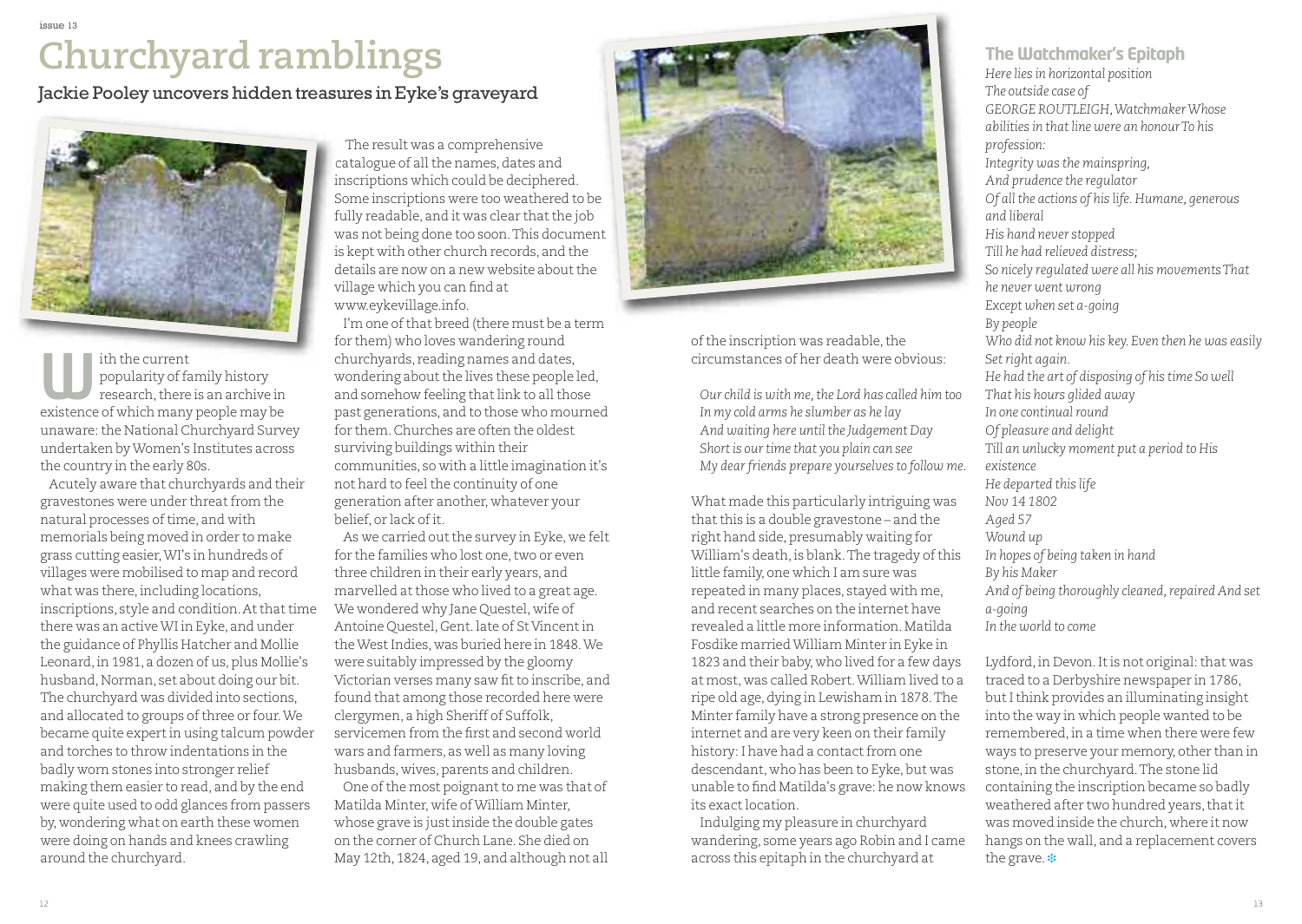





### **y k e P re - S c h o o l p l a y g r o u p**

n 1974 a group of mums including Annie Whatling, Dianne Richardson and Pat Williams from Eyke, as well as a few from the surrounding villages got together and decided that a playgroup should be started in the village. The old schoolhouse, recently **IE**

vacated, was identified as a suitable premises, and then followed nearly two years of fundraising and negotiating with Suffolk County Council in order to hammer out a lease for the building. Dads, too, were involved in decorating and generally making the house fit for its new role.

A great deal of help was provided by the Pre-School Playgroup Association, and the mums underwent training at Kelsale. Finally, in 1976 Eyke & Rendlesham Pre-School Playgroup opened its doors for the first time, to twelve children with sessions taking place on Tuesdays and Thursdays, growing to four half day sessions. Children could attend from the time they were three,



until they started school. Many readers will remember Mrs Finn, who taught the reception class at Eyke around this time. S h e s a i d t h a t s h e c o u l d a l w a y s t e l l t h e c h i l d r e n w h o h a d attended a playgroup when they arrived in the reception class:

they were much quicker to find their feet and settle down happily in "Big School".

Keeping the Pre School running has always been a challenge: help and support from parents is vital. Numbers can fluctuate: the setting up of a facility in Rendlesham some years ago took children away from Eyke, as did the closure of the USAF Base at Bentwaters in the early 1990s. Over the years regulations have become more numerous, and Pre Schools are now subject to Ofsted inspections, just as schools are.

One thing is certain: the Pre School is a very valuable part of the Eyke community – long may it thrive. \* Jackie Pooley



>> DO YOU HAVE MEMORIES OF THE EYKE PLAYGROUP? Share them with the editor and we'll publish them in a future issue of **Inside Eyke** '

The New Peach Bower **Chinese Restaurant & Takeaway** Opening Hours 6 days a week Tuesday to Saturday 5 . 3 0 - 1 1 . 3 0 p m Sunday & Bank Holidays 12 noon-2.50pm 5 . 3 0 - 1 1 p m 56 High Street Wickham Market Suffolk IP13 0QU

Smithfield, Melton,

Tel: Woodbridge 01394 382 067

**C e r a m i c •**

Tel 01728 747 901 or 746 615

**M a r b l e •**





www.bellissimabeauty.co.uk